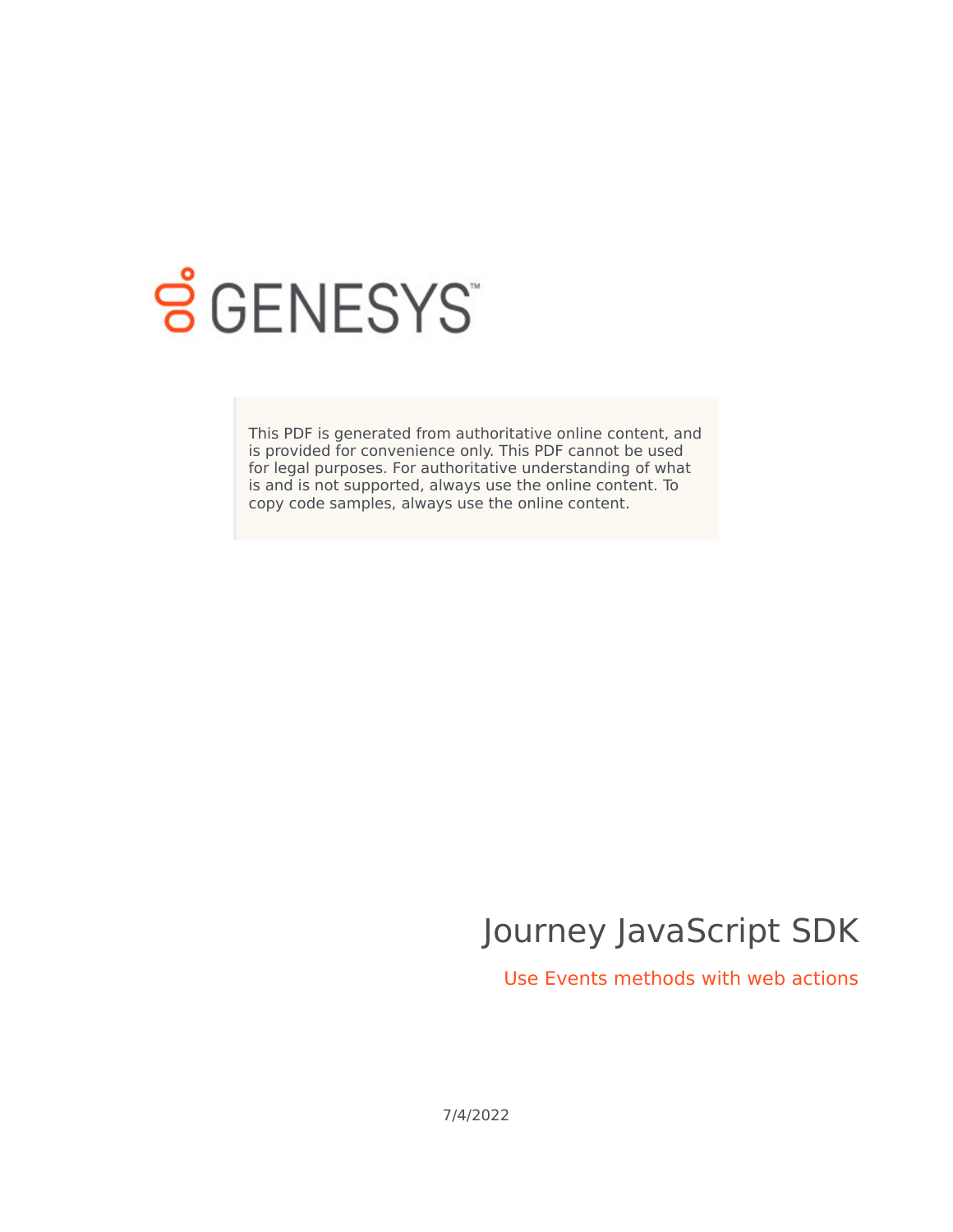### Contents

- 1 [Event methods for web actions](#page-2-0)
- 2 [Media types, lifecycle states, and code examples using Events methods](#page-2-1)
- 3 [Event types for web actions](#page-3-0)
- 4 [Capture more data with Genesys widgets](#page-3-1)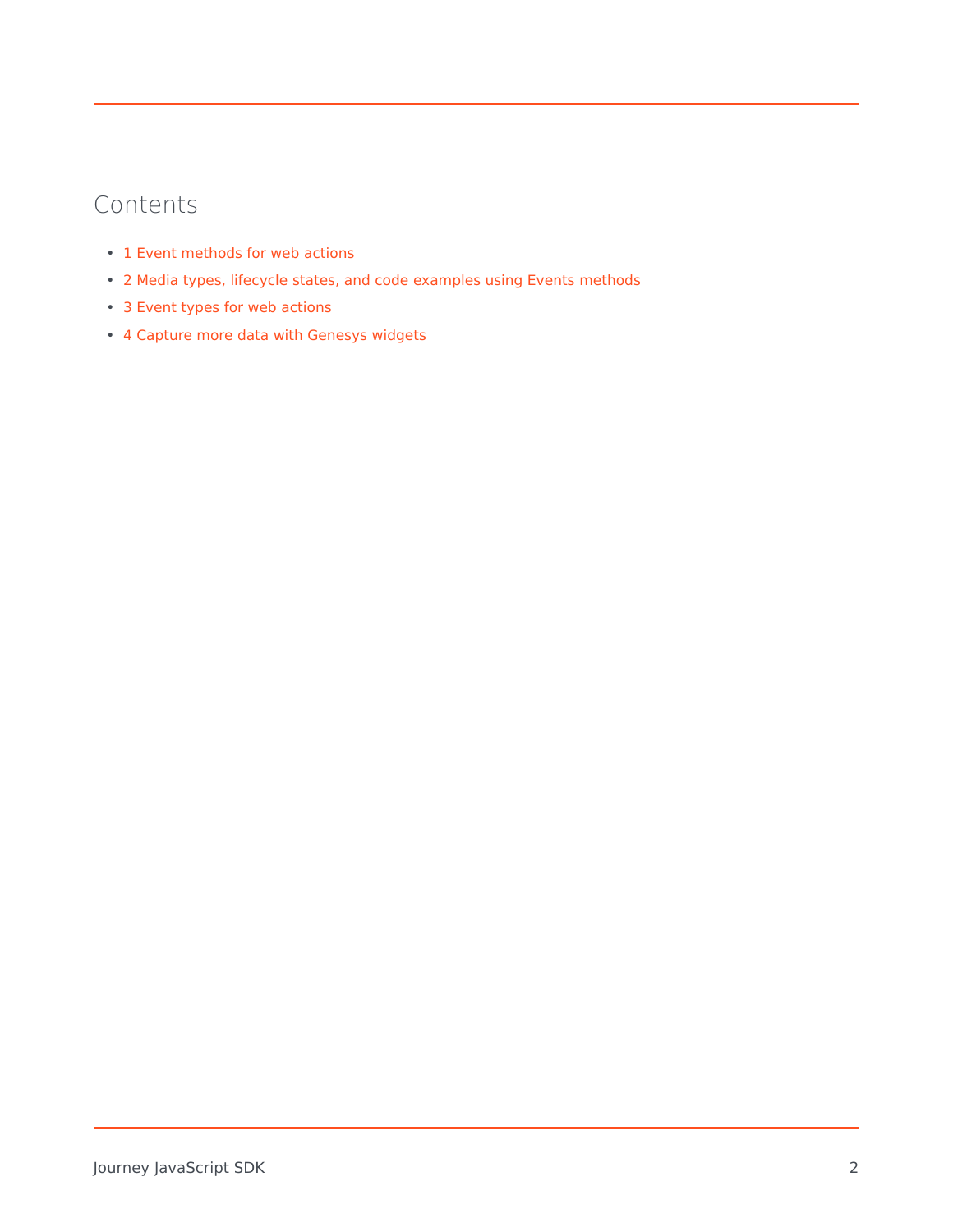Use Events methods to subscribe to events that occur during the lifecycle of Genesys Predictive Engagement web actions such as web chats and content offers. This raw data can be streamed to third-party analytics platforms or to tag management platform data layers for use in analytics and reporting platforms.

#### Important

This article only applies to customers using web chat. If you are a Genesys Cloud CX customer, we encourage you to use the new web messaging feature to replace web chat.

### <span id="page-2-0"></span>Event methods for web actions

To capture information about events that occur during the lifecycle of a web action, use the Events methods shown in the following table.

| <b>Method</b> | <b>Description</b>                                                                              |
|---------------|-------------------------------------------------------------------------------------------------|
| on            | Subscribe to start receiving events for a given type of web<br>action in a given state.         |
| once          | Receive events for only the first occurrence of a given type of<br>web action in a given state. |
| off           | Unsubscribe to stop receiving events for a given type of web<br>action in a given state.        |

<span id="page-2-1"></span>Media types, lifecycle states, and code examples using Events methods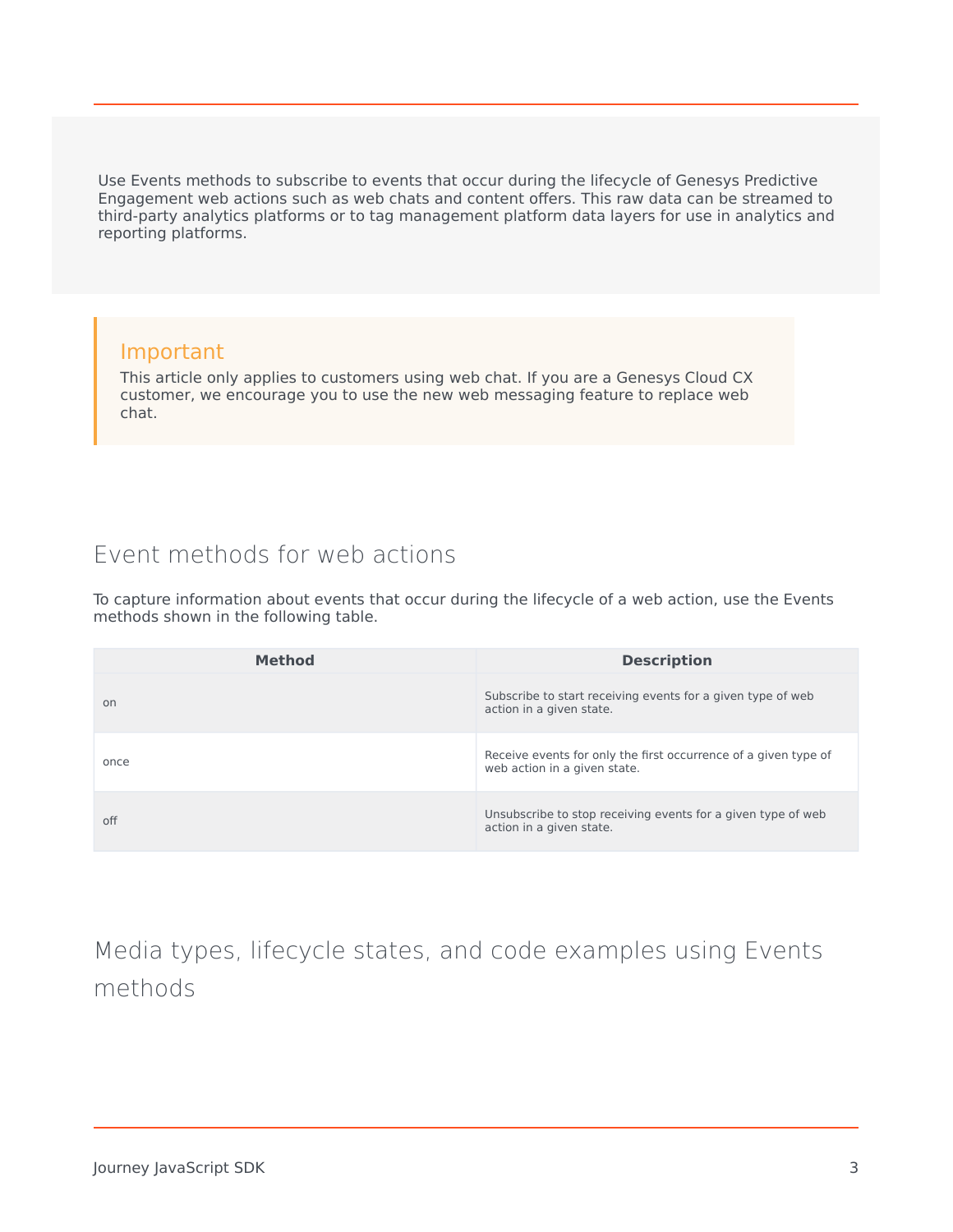| Media type   | <b>Lifecycle states</b>  | <b>Code examples</b>                            |
|--------------|--------------------------|-------------------------------------------------|
| contentoffer | Content offers lifecycle | Examples: Events methods with<br>content offers |
| webchat      | Web chat lifecycle       | Examples: Events methods with<br>web chats      |

## <span id="page-3-0"></span>Event types for web actions

The following table lists the events that you can use with Events methods for web actions. Event information returned includes the action state, customer ID, session ID, and action map ID.

| <b>Event</b>     | Data type          | <b>Description</b>                                                               |
|------------------|--------------------|----------------------------------------------------------------------------------|
| actionId         | UUID <sub>v4</sub> | Unique Id for a specific Predictive<br>Engagement action.                        |
| actionState      | String             | Current state of the action. For<br>example, offered.                            |
| actionMediaType  | String             | The engagement type. For<br>example, webchat.                                    |
| actionMapId      | UUID <sub>v4</sub> | Id of the action map that<br>qualified/triggered this action.                    |
| actionMapVersion | Integer            | Version of the action map.                                                       |
| customerId       | UUID <sub>v4</sub> | Stable identifier of the customer.<br>For example, a cookie Id.                  |
| customerIdType   | String             | The specific type of customer<br>identifier (always "cookie").                   |
| sessionId        | UUIDv4             | Identifier of the customer's<br>current web session.                             |
| errorCode        | Integer            | Status code for any exceptions<br>caught during presentation of the<br>action.   |
| errorMessage     | String             | Error message for any exceptions<br>caught during presentation of the<br>action. |

#### <span id="page-3-1"></span>Capture more data with Genesys widgets

You can use the Web Action Events API with Genesys Widgets commands to enrich events with more data that may be useful.

For example, the Genesys Cloud CX conversationId may be useful in an analytics context. For more information on the Widgets API, see API Commands.